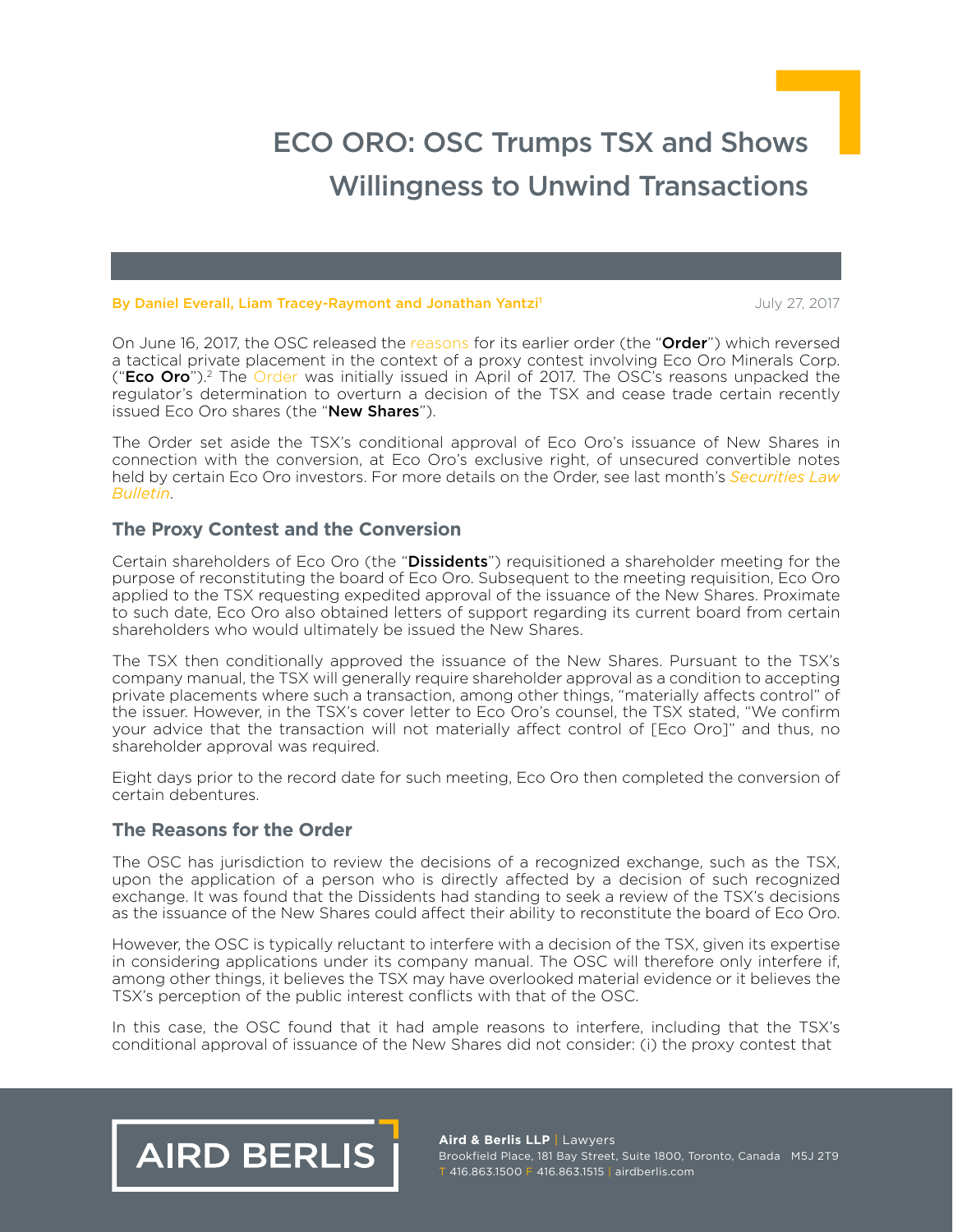was underway, (ii) the imminent record date for the requisitioned meeting, and (iii) that support letters were solicited by management and provided by certain New Share recipients.

Further, the OSC found that the TSX employed a narrow definition of "materially affect control", limiting its analysis to whether a new 20% shareholder or voting trust was created. However, in the view of the OSC, "the public interest requires an evaluation of whether an issuance of shares by a listed issuer is for the purpose of entrenching management in the face of a proxy contest, thwarting the justified expectations of shareholders trusting in a system that appropriately promotes shareholder democracy and board accountability."

The OSC then found that the issuance of the New Shares would allow shareholders supportive of Eco Oro's management to increase their aggregate voting control from roughly 41% to 46%, which "could reasonably tip the balance in favour of management" and that "[e]ven if the transactions are supported by the objective of an improved balance sheet, there was no compelling business objective for the transaction to close prior to the [requisitioned meeting's record date] that would negate the tactical motive to tip the vote in favour of management."

Therefore, the OSC substituted its own decision pursuant to the Order for that of the TSX, finding that the issuance of the New Shares did in fact materially affect control of Eco Oro and that shareholder approval of the issuance was required per the TSX's company manual. Given that the shares were already issued and so as to prevent the frustration of its requirement for shareholder approval, the OSC then relied on its public interest power to cease trade the New Shares and to prevent Eco Oro from considering the votes attached to the New Shares unless their issuance is ratified by Eco Oro shareholders.

## **…and the Saga Continues**

It is unlikely that the OSC's Order is the last chapter in this ongoing dispute. Eco Oro has already lodged an appeal to the Divisional Court in Ontario with respect to the Order. Further, in June of 2017, the Dissidents announced that they would petition the BCSC to compel Eco Oro to hold a special shareholders' meeting immediately, so that shareholders have the opportunity to replace Eco Oro's directors *before* the shareholders meeting required to ratify the New Shares' issuance.

# **Application of the Order Going Forward**

Going forward, when seeking TSX approval of share issuances, a listed issuer should be mindful of the contextual approach the OSC took in interpreting "materially affect control". There is no bright line test with respect to new 20% shareholders. Further, as we would think is already obvious, issuers should be sure to include fulsome information in their regulatory submissions as incomplete contextual information may provide the OSC with the justification for intervening in seemingly settled transactions.

Moreover, the OSC made clear that the same public interest considerations that arise under a takeover bid are at play in a proxy contest, as these are effectively alternative means for effecting a change of control. Therefore, even if shareholder approval is not required for a particular transaction, or there is no specific TSX issue at hand to be contested, the OSC left the door open to separately challenge an issuance completed during a proxy contest pursuant to the OSC's public interest jurisdiction. As with the OSC's decisions regarding private placements in the face of a bid, as recently exemplified by *Re Hecla Mining*, which was reviewed in our [December 2016](https://sites-airdberlis.vuturevx.com/email_handler.aspx?sid=a5853a2f-91a7-4f3c-a765-99f139351b0a&redirect=http%3a%2f%2fwww.airdberlis.com%2finsights%2fpublications%2fpublication%2fsecurities-law-bulletin---securities-regulators-evaluate-private-placements-as-defensive-tactics-under-the-new-take-over-bid-regime) *[Securities Law Bulletin](https://sites-airdberlis.vuturevx.com/email_handler.aspx?sid=a5853a2f-91a7-4f3c-a765-99f139351b0a&redirect=http%3a%2f%2fwww.airdberlis.com%2finsights%2fpublications%2fpublication%2fsecurities-law-bulletin---securities-regulators-evaluate-private-placements-as-defensive-tactics-under-the-new-take-over-bid-regime)*, fairness to shareholders and integrity of the markets will be paramount in such public interest challenges.

<sup>2</sup> *Re Eco Oro Minerals Corp.*, 2017 ONSEC 23.



<sup>&</sup>lt;sup>1</sup> Jonathan Yantzi is a summer student at Aird & Berlis LLP.